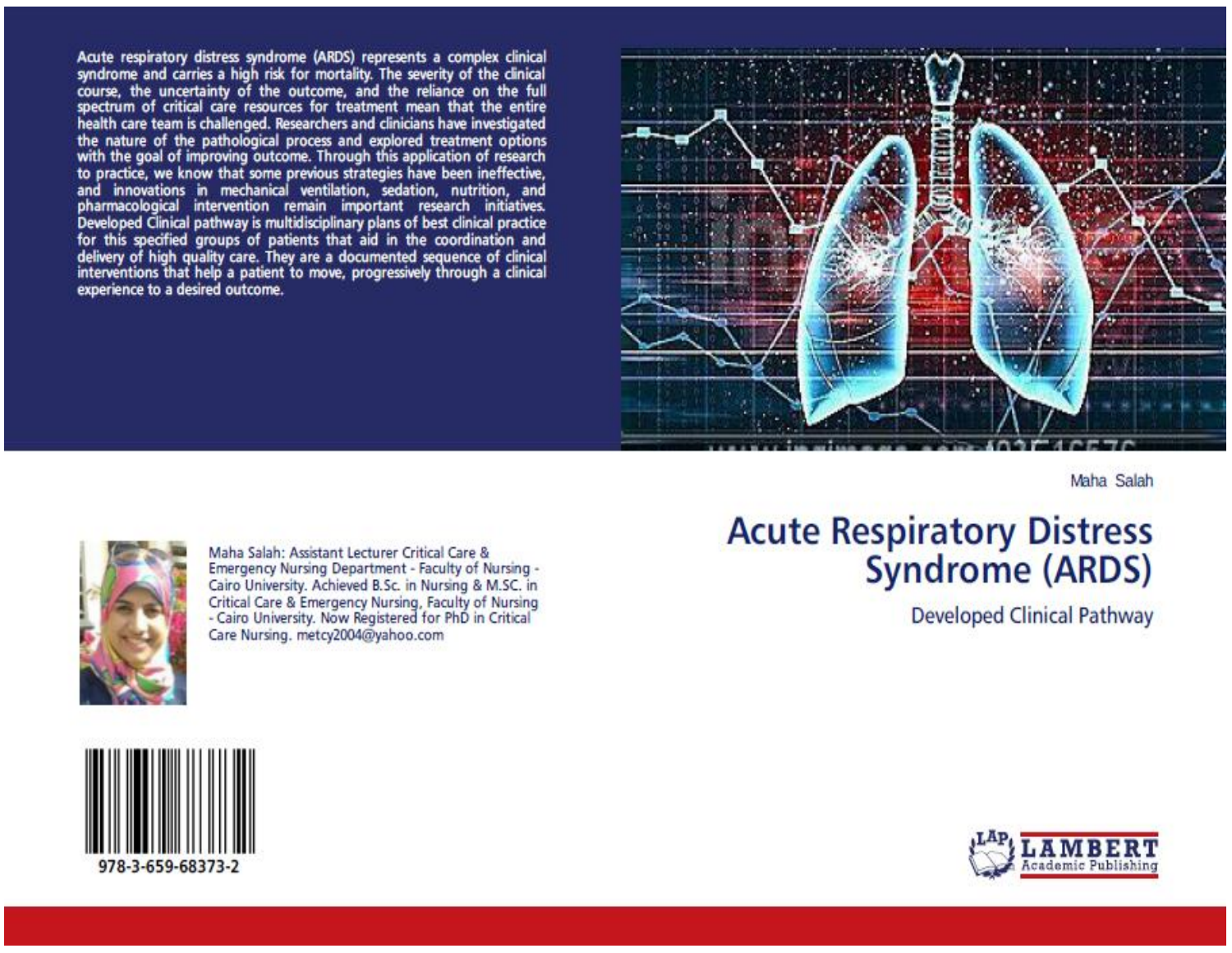## **Acknowledgment**

Pursuing a book is a both painful and enjoyable experience. It is just like climbing a high peak, step by step, accompanied with hardships, frustration, encouragement and trust and with so many people help. When I found myself at the top enjoying the beautiful scenery, I realized that it was, in fact, teamwork that got me there. Though it will not be enough to express my gratitude in words to all people helped me.

Above all, thank to Allah the Glorious, and the compassionate for helping me and giving me the strength to accomplish this work. To him I present this work, please God accept it pure for your face and forgive me for all the bad things I have ever done.

My deepest thanks, appreciation and profound gratitude to supervisors of this work

Assist. Prof. Dr. Hanaa Y. Hashem

Assistant Professor of Medical-Surgical Nursing & Director of the Quality Assurance Unit Faculty of nursing, Cairo University.

• Dr. Mahmoud M. Alsagheir

Lecturer of Anesthesia and Intensive Care, Faculty of Medicine - Al- Azhar University

• Dr. Mohammed Salah

Resident of Anesthesia and Intensive Care Assigned Doctor for Pain Management, Nizwa Hospital – Sultanate Oman.

In addition, I would like to thank every person who helped me to fulfill this book even if I forget to write his or her name.

Maha Salah